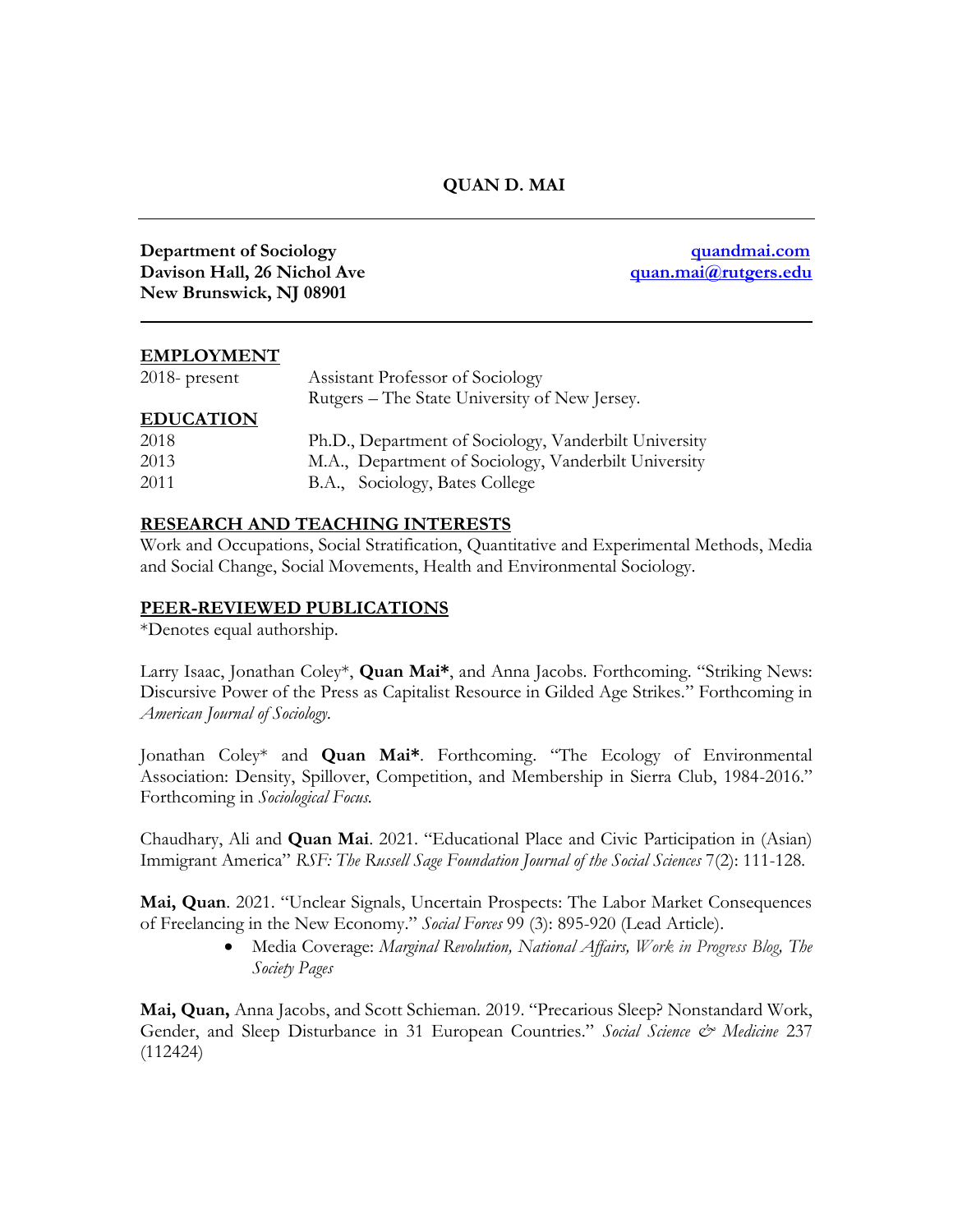**Mai, Quan**, Terrence Hill, Luis Vila-Henninger, and Michael Grandner. 2019. "Subjective Employment Insecurity and Sleep Disturbance: Evidence from 31 European Countries." *Journal of Sleep Research* 28(1): e12763

• Honored on *Journal of Sleep Research's* "Most Read Articles" list in 2018 - 2019.

**Mai, Quan**. 2018. "Precarious Work in Europe: Assessing Cross-National Differences and Institutional Determinants of Work Precarity in 32 European Countries." *Research in the Sociology of Work* 31: 273-306.

• Media Coverage: *Work in Progress Blog*

Hess, David., **Quan Mai\***, Rachel Skaggs\* and Magdalena Sudibjo\*. 2018. "Local Matters: Political Opportunities, Spatial Scale, and Support for Green Jobs Policies." *Environmental Innovation and Societal Transitions* 26: 158-170.

• Media Coverage: *Washington Post*

**Mai, Quan**. 2016. "All the Labor Problems Fit to Print: The New York Times and the Cultural Production of the U.S 'Labor Problem', 1870-1932." *Labor History* 57(2): 141-169*. Lead Article.* 

Hess, David, **Quan Mai** and Kate P. Brown. 2016."Red States, Green Laws: Ideology and Renewable Energy in the United States". *Energy Research and Social Sciences* 11: 19-28.

• Media Coverage: *ScienceBlog.com*

Hess, David J., Jonathan S. Coley, **Quan Mai** and Lucas Hilliard. 2015. "Party Differences and Energy Reform: Fiscal Conservatism in the California Legislature". *Environmental Politics*  24(2): 228-248.

Hess, David J. and **Quan Mai**. 2014. "The Convergence of Economic Development and Energy Transition Policies in State Governments". *Sustainability: Science, Practice, & Policy* 11(1): 1-16.

Hess, David J., and **Quan Mai**. 2014. "Renewable Energy Policy in Asia: A Qualitative Comparative Analysis of Factors Affecting Sustainability Transitions". *Environmental Innovation and Societal Transitions* 12(1): 31-46.

# **WORK UNDER REVIEW**

**Mai, Quan**. "The Demographic Context of Hiring Discrimination: Evidence from a Field Experiment in 50 Metropolitan Statistical Areas" – Revise and Resubmit.

Lei Lei\* and **Quan Mai\***, "Precarious Transitions: How Precarious Employment Shapes Parental Co-residence Among Young Adults."

### **WORK IN PROGRESS**

In progress, "A contextual theory of unemployment scarring."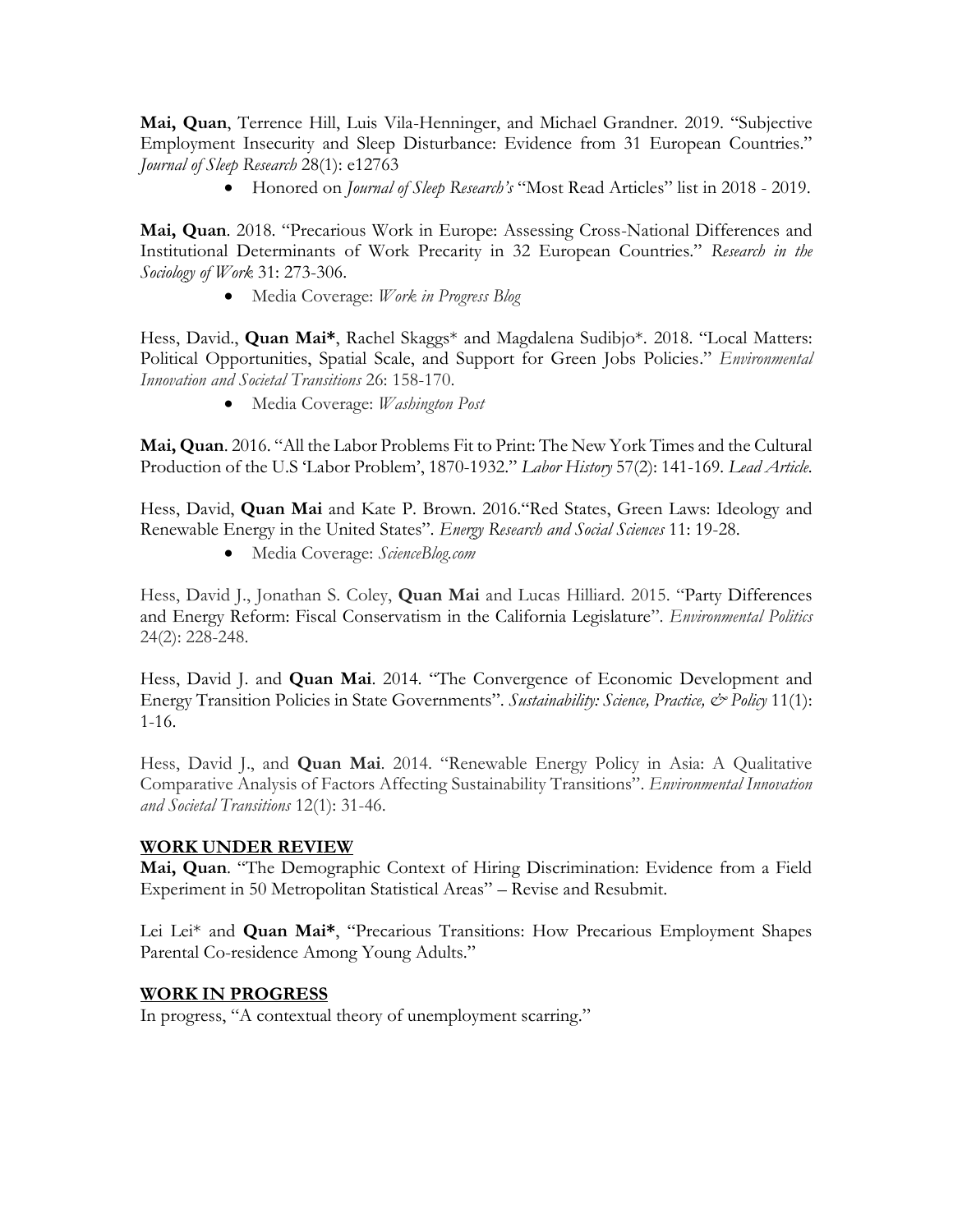#### **BOOK REVIEWS**

**Mai, Quan.** 2021. Review of *Overload: How Good Jobs Went Bad and What We Can Do About It,*  by Kelly, E. L., & Moen, *Work & Occupations* . [Online first](https://nam02.safelinks.protection.outlook.com/?url=http%3A%2F%2Fel.sagepub.com%2Fls%2Fclick%3Fupn%3DjzaGsQJhoGeIOmLQbz1SMpGIkp107kQ6WXn94KSDOClPDDTvVX1K3PJdizCh3SL7r9gU1OBWZtMgaHcQkATyFE-2BVGqeRWEXhi8YM5TUfQwrdC9h8yYC-2FSaiUF1UPzQD5oB8b_-2FLMiH0IhE8HqCh022PyWMuJAlhBUsa7og7U61RR0rXjwJXqkI92Wf7IssTFgHuvS2L68Fw0JarcI0pbOiG6RdgvPjE-2FsjK8Jhnfa17wuvoE661-2FDQFFuEDd9BJlP6PRjfVk8pX-2Fi-2B7Fi-2FdiTob1QChAnMROnBIN-2F3Op9ZXNu2QmL1qGiXcQUepRRMyQYmi-2Br64nECDzCM0Iwf2ydwBa6YuFhMpoRRl6kqQv0WbcxOYFqtsBvyYrGViCr-2BgT7fOBvTvNSrMh060D8SizRhLOWO7SgYjyW9EraxoHmZ46UeAU-3D&data=04%7C01%7Cquan.mai%40sociology.rutgers.edu%7C5987fd14444f460adc9f08d94604a972%7Cb92d2b234d35447093ff69aca6632ffe%7C1%7C1%7C637617808101164423%7CUnknown%7CTWFpbGZsb3d8eyJWIjoiMC4wLjAwMDAiLCJQIjoiV2luMzIiLCJBTiI6Ik1haWwiLCJXVCI6Mn0%3D%7C2000&sdata=cDJBztSSmUyep9Oy4zg3dl2jaroasv9so4Ndz%2BcLCfI%3D&reserved=0)

### **MEDIA INTERVIEWS AND COMMENTARY**

2021, Interview with [Sick Individuals/Sick Populations](mailto:https://sickindividualssickpopulations.blubrry.net/2021/10/15/2-4-the-state-of-work/) – Interdisciplinary Association for Population Health Science Podcast.

### **CONFERENCE PRESENTATIONS**

2019. Mai, Quan. "The Demographic Context of Hiring Discrimination: Evidence from a Field Experiment in 50 Metropolitan Statistical Areas". Annual Meeting of the American Sociological Association. New York City, NY.

2018. Mai, Quan. "Energetic Entrepreneurs or Failed Mercenaries: The Racialized Labor Market Consequences of Freelancing in the New Economy." Annual Meeting of the American Sociological Association. Philadelphia, PA.

2017. Mai, Quan, Terrence D. Hill, and Anna W. Jacobs. "Precarious Work, Subjective Employment Insecurity, and Sleep Disturbance: Evidence From 31 European Countries." Annual Meeting of the American Sociological Association. Montreal, Canada.

2016. Mai, Quan D. "Institutional Determinants of Job Quality in Europe." Annual Meeting of the American Sociological Association. Seattle, WA

2016. Mai, Quan D. ""Institutional Determinants of Precarious Works: Evidences from The EU-27", Precarious Work: Domination and Resistance in the US, China, and the World. Seattle, WA

2016, Coley, Jonathan S., and Quan D. Mai. "The Ecology of Environmental Association: Spillover, Competition, and Membership in the Sierra Club." Annual Meeting of the Southern Sociological Society. Atlanta, GA.

2014, Mai, Quan D. "All the Labor Problems Fit to Print: The New York Times and the Cultural Production of the U.S 'Labor Problem', 1870-1930" Annual Meeting of the American Sociological Association. San Francisco, CA

2013, Mai, Quan D. "The effects of secondary switch-points in analyzing institutional trajectory: Insights from Argentinian and Brazilian Neoliberal Reforms." Annual Meeting of the American Sociological Association. New York, NY.

2012, Mai, Quan D. and F. Alvin Pearman II. "Studs, Joes and Duds: Assessment Of The Applicability Of Human Capital, Signaling And Credentialing In The Case Of Professional American Football." Annual Meeting of the American Sociological Association. Denver, CO

### **AWARDS AND HONORS**

2018. Graduate Student Article Award, Vanderbilt University.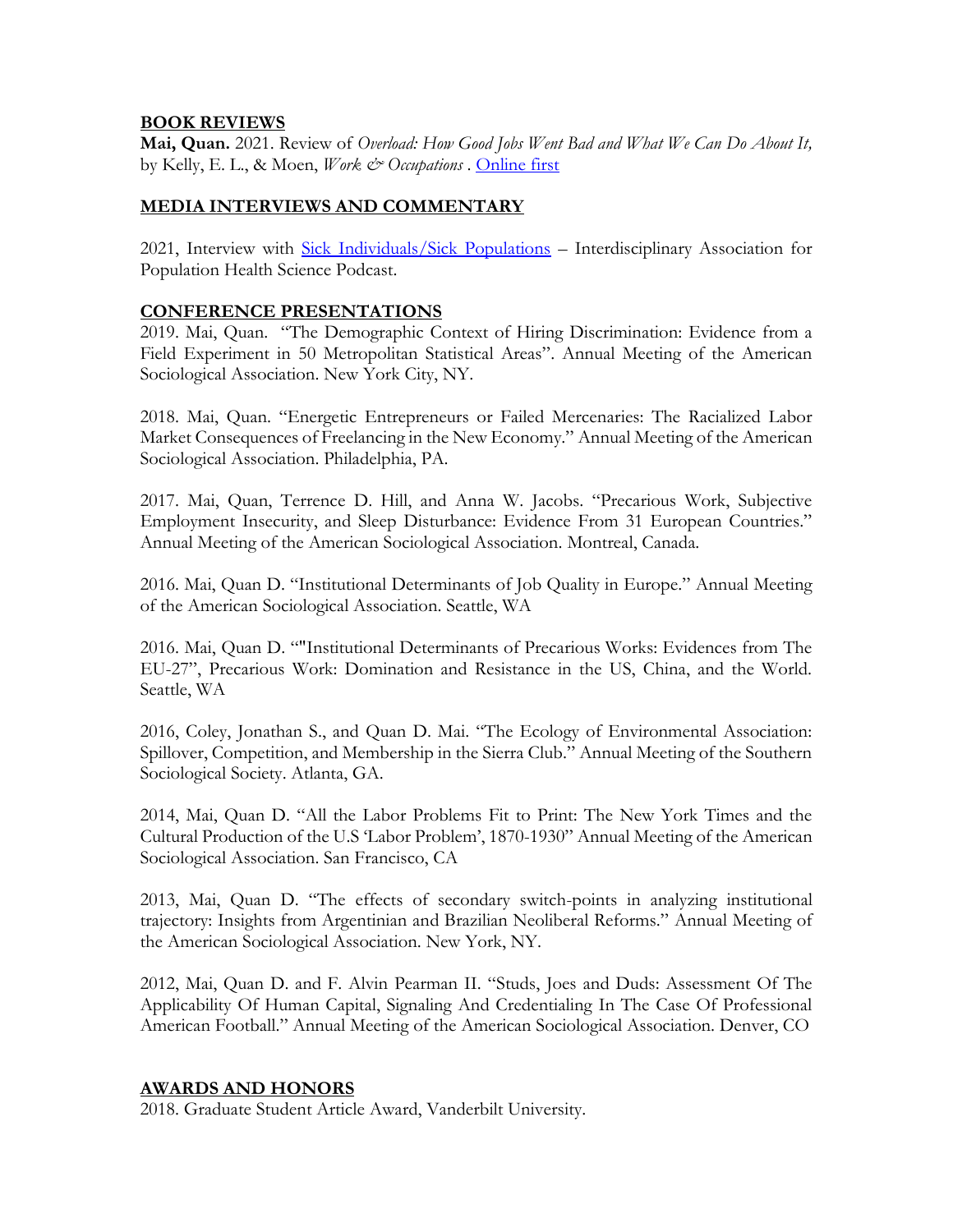2014 – 2016. Contributor to NSF project titled Conditions Favoring Consensus in State-Level Energy Policy. Award number 1329310, Vanderbilt University

2014 – 2017. Marion T. Loftin Scholarship, Vanderbilt University

2013, First Prize, Graduate Student Research Paper Award, Department of Sociology, Vanderbilt University for the paper "All the Labor Problems Fit to Print: The New York Times and the Cultural Production of the U.S 'Labor Problem', 1870-1930."

2011-Present, Recipient, Graduate Assistantship, Vanderbilt University.

2007-2011. Recipient, International Financial Aid Scholarship, Bates College

# **GRANTS AND FELLOWSHIPS**

2019. University's Research Council Award, Rutgers University.

2019. Program for Early Career Excellence Grant, Rutgers University.

2017. Summer Research Award, Graduate School, Vanderbilt University.

2016. Small Research Grant, Graduate School, Vanderbilt University.

2016. Conference Travel Grant, Graduate School, Vanderbilt University.

2016. Conference Travel Grant, Graduate School, Vanderbilt University.

2014, Conference Travel Grant, Graduate School, Vanderbilt University.

2012, Conference Travel Grant, Graduate School, Vanderbilt University.

2011, Summer Research Fellowship, Department of Sociology, Vanderbilt University. Funding for research on the effects of localism on sustainability efforts at the city level.

### **TEACHING EXPERIENCE**

2019-2020: Instructor. Department of Sociology, Rutgers University: "Sociology of Work, Occupations, and Labor Markets" (Fall 2019) - graduate

2019-2020: Instructor. Department of Sociology, Rutgers University: "Introduction to Statistics in Sociology" (Fall 2019) - undergraduate

2018-2019: Instructor. Department of Sociology, Rutgers University: "Analysis of Sociological Data I" (Spring 2019) - graduate

2018-2019: Instructor. Department of Sociology, Rutgers University: "Sociological Analysis of Social Problems" (Fall 2018 and Spring 2019) - undergraduate